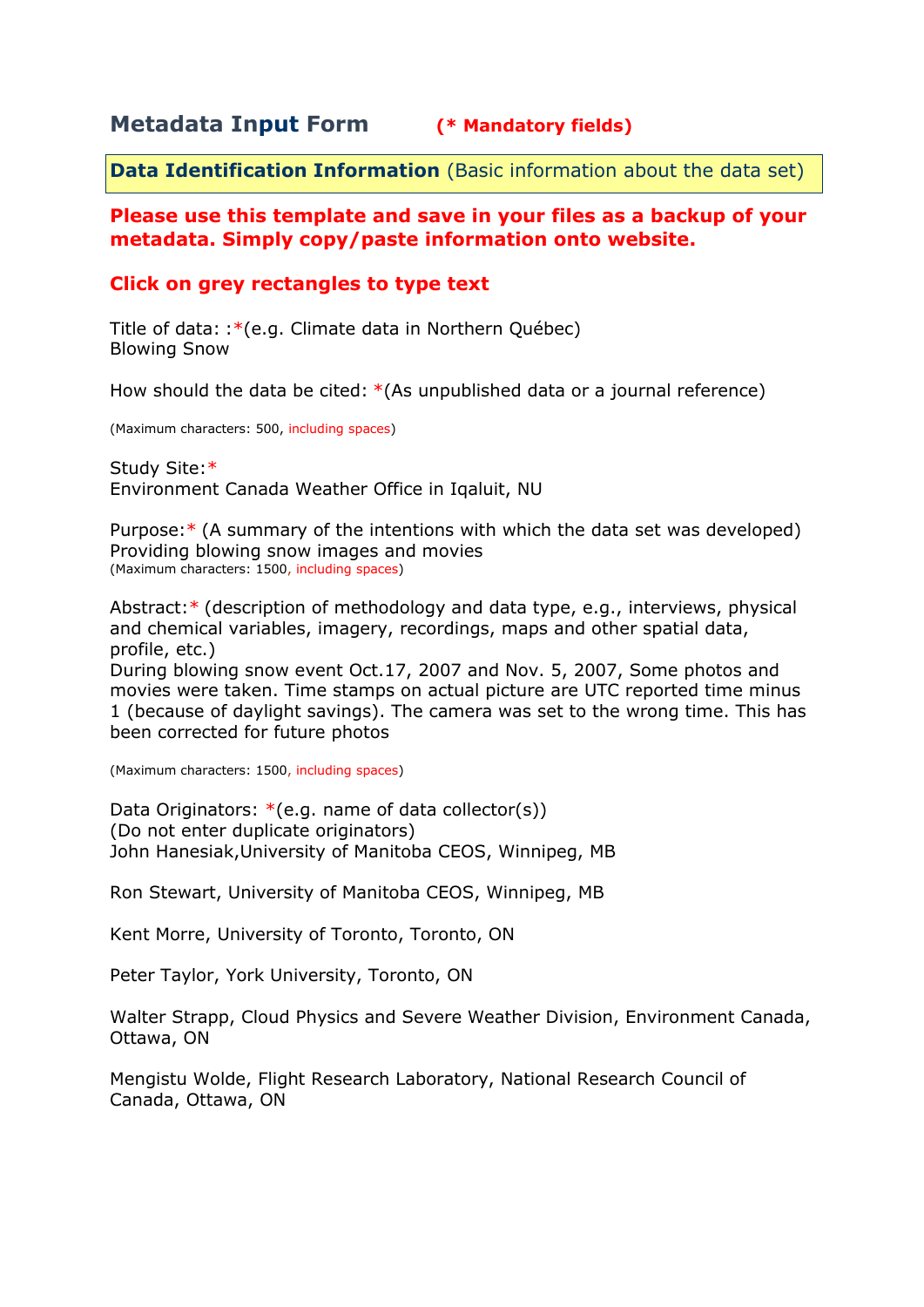Links to data (if available, enter NI Email address if direct link is not yet available):

Status of data:\* Click on grey rectangle to view scroll down menu Completed

Maintenance and update frequency:\* Click on grey rectangle to view scroll down menu

As needed

**Geographic Coordinates** (in decimal format)

**Research Area** \*

Coordinates should be in the range of -90.0000 to 90.0000 for the latitude and -180.0000 to 180.0000 for the longitude

North (latitude N): 63 deg 44.86 min

South (latitude N):

West (longitude W): - 68 deg 32.698 min

East (longitude W):

**Time Period** (covered by the data set)

\* Select entry from scroll down menu on website

Start Year:\* 2007 End Year:\*2007 Start Day: \* 17 End Day: \* 05

Start Month:\*October End Month:\*November

**Keywords** (see Keywords Library)

(e.g., Air, temperature, Precipitation, Photosynthesis, Ocean, Soil, Bacterial production, Climate, Land, Policy, Charr)

\* Select entry from the scroll down menu on the website or consult the Keywords Library

Keyword 1:\*Blowing snow images Keyword 2:\* Keyword 3:\* Keyword 4:\* Keyword 5:\* Keyword 6: